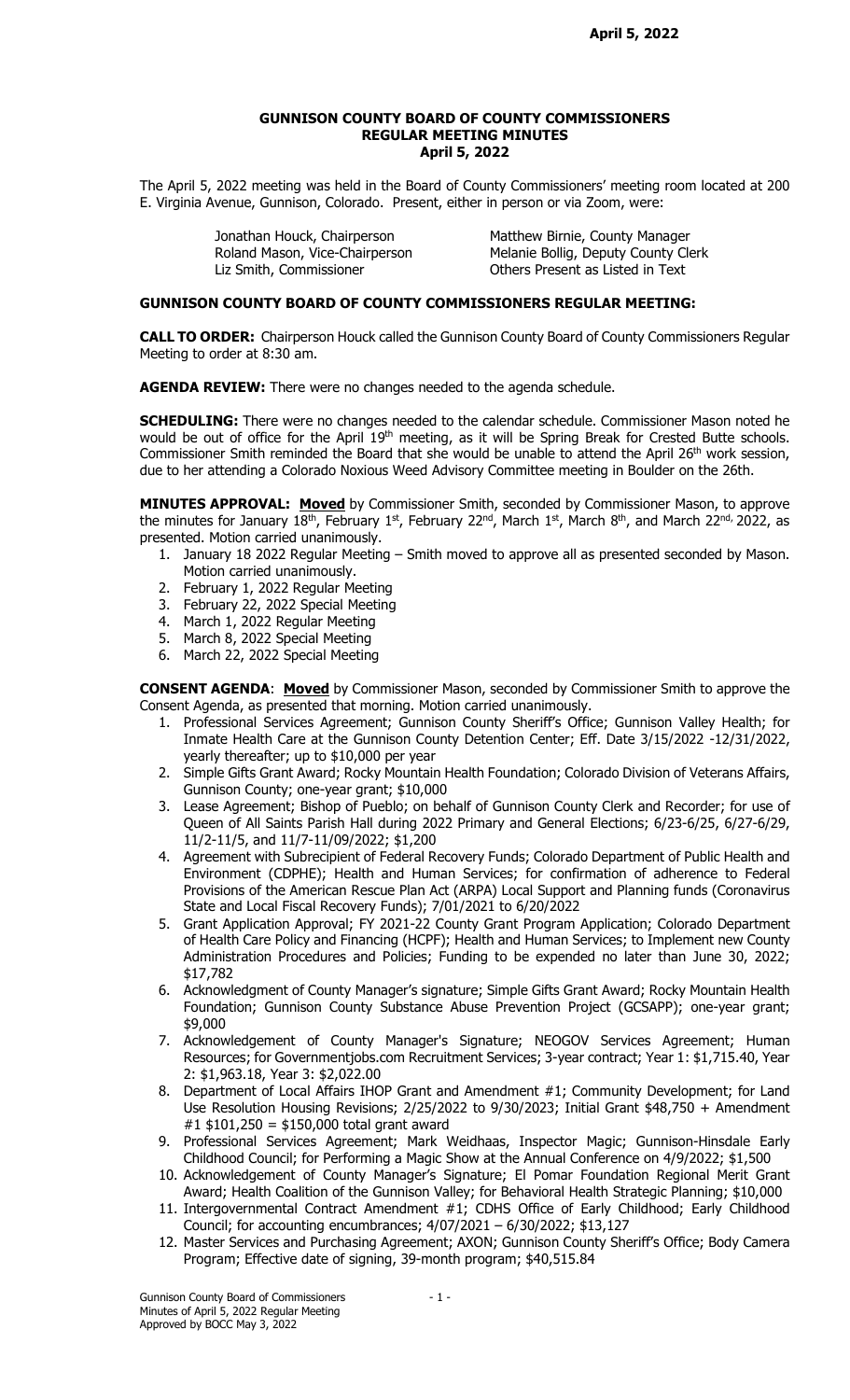- 13. Statement of Work; Colorado Department of Public Health and Environment (CDPHE), Office of Public Heath Practice, Planning; Local Partnerships (OPHP), Health and Human Services; to strengthen public health and environment workforce
- 14. Acknowledgment of County Manager's approval; Town of Crested Butte Grant Application; Gunnison-Hinsdale Early Childhood Council (GHECC); for CB Early Childhood Educator Stipend Program and Tuition Assistance for Families; May 2022 - December 2022; \$22,000
- 15. Acknowledgment of County Manager's approval; Colorado Department of Human Services Grant Application; Gunnison-Hinsdale Early Childhood Council (GHECC); for Early Childhood Council work; July 1, 2022 – June 30, 2023; \$108,040
- 16. Gunnison County Deputy County Attorney Employment Agreement; Alex San Filippo-Rosser; beginning April 5, 2022
- 17. Employee Medical Benefits Plan, Amendment #2; Group Personal Accident (GPA) yearly compliance review/renewal; Effective date 1/01/2022
- 18. Master Task Order 23 FAA 00023; Health and Human Services; guidelines for how Local Public Health Agencies (LPHA) contract with each other; July 1, 2022 - June 30, 2027
- 19. Modification of Grant Agreement; White River National Forest; Forest Service Protection Officer, Directions for Funding Allotment
- 20. Sublease Amendment Agreement: Gunnison Funeral Services, LLC; Extension of Sublease Agreement dated March 23, 2021; April 1, 2022 - April 1, 2023
- 21. Approval of Bipartisan Infrastructure Law Grant Application AIG-3-08-0300; Federal Aviation Administration; for the Terminal Rehabilitation Construction Project; FY22 allocation; \$1,023,462
- 22. Acknowledgement of County Manager's Signature; Rental Agreement; Power Screening; for Rental Tree Grinder at the Landfill; Eff Date 4/01/2022, 1 month; \$39,000 + transportation costs
- 23. Approval for Health Resources and Services Administration (HRSA) Grant Application; Department of Juvenile Services; for Gunnison County Consortium (GCC), Behavioral Health Care Services; \$2,000,000

COUNTY MANAGER'S REPORT AND PROJECT UPDATES: County Manager Matthew Birnie was present for discussion and questions from the Board.

- 1. Whetstone Project. CM Birnie let the Board know that, currently, they were preparing this project to be ready for the land use process.
- 2. South 14<sup>th</sup> Housing Project. CM Birnie reported that they were working with Fading West on putting a deal together, trying to think outside the box in order to address certain efficiency factors.
- 3. Participated on a Congressionally-directed spending call last week. CM Birnie stated they were not yet ready to turn in what they had that week, for the Apr  $8<sup>th</sup>$  cycle, but that they would be ready for the next cycle to bring forward Whetstone.
- 4. Library Project. CM Birnie highlighted that the siding is up and the roof is going on. Chairperson Houck noted that he liked the natural, clean appearance of the finishes.

DEPUTY COUNTY MANAGER'S REPORT AND PROJECT UPDATES: Deputy County Manager Marlene Crosby was present for discussion and questions from the Board, along with Public Works Operation Manager Sparky Casebolt.

- 1. Tree grinding starting at the landfill. DCM Crosby stated that it was good to start bringing this section of the landfill into compliance. When asked what the tree mulch would be used for, she informed the Board that they would use it as part of the organic material needed for their topsoil.
- 2. Road Maintenance Agreement; Bureau of Land Management, Gunnison Field Office; for Maintenance of BLM roads & Collection of Highway User Tax Funds (HUTF); Effective date of signing; 20-year term. DCM Crosby explained that both the BLM road agreement and the agreement for the Forest Service must be in place, in order for the County to claim gas tax funds.

**Moved** by Commissioner Smith, seconded by Commissioner Mason to approve the Road Maintenance Agreement between the Bureau of Land Management and Gunnison County, and to authorize the chair's signature. Motion carried unanimously.

3. Cooperative Forest Road Agreement; USDA Forest Service - Grand Mesa, Uncompahgre and Gunnison (GMUG) National Forest; for Maintenance of Forest Service roads & Collection of Highway User Tax Funds (HUTF); Effective date of signing; 5-year term. DCM Crosby noted that this is same type of agreement as the BLM agreement, and is one of the agreements necessary for gas tax funds.

Moved by Commissioner Smith, seconded by Commissioner Mason, to approve the Cooperative Forest Road Agreement with the USDA Forest Service. Motion carried unanimously.

- 4. County Technical Services Inc (CTSI) to visit Public Works on Wednesday April 6th. DCM Crosby explained that Marylin Wagner from CTSI would be visiting the Gunnison and Crested Butte shops on the next day, to look everything over and make sure they were operating as safely as possible. DCM Crosby further noted that this had been a regular, yearly visit before the pandemic, and they were now starting the annual visits up again.
- 5. Resolution; Vacating a Certain Portion of Laurel Street Lying Within the Town of Tincup, County of Gunnison, State of Colorado. DCM Crosby outlined the events leading up to this resolution, reminding the Board that Sally Kuisle had requested a street vacation and lot cluster in order to put in a compliant septic system. The lot cluster had been approved, contingent upon the street vacation being signed, and the street vacation was approved, contingent upon approval of the variance by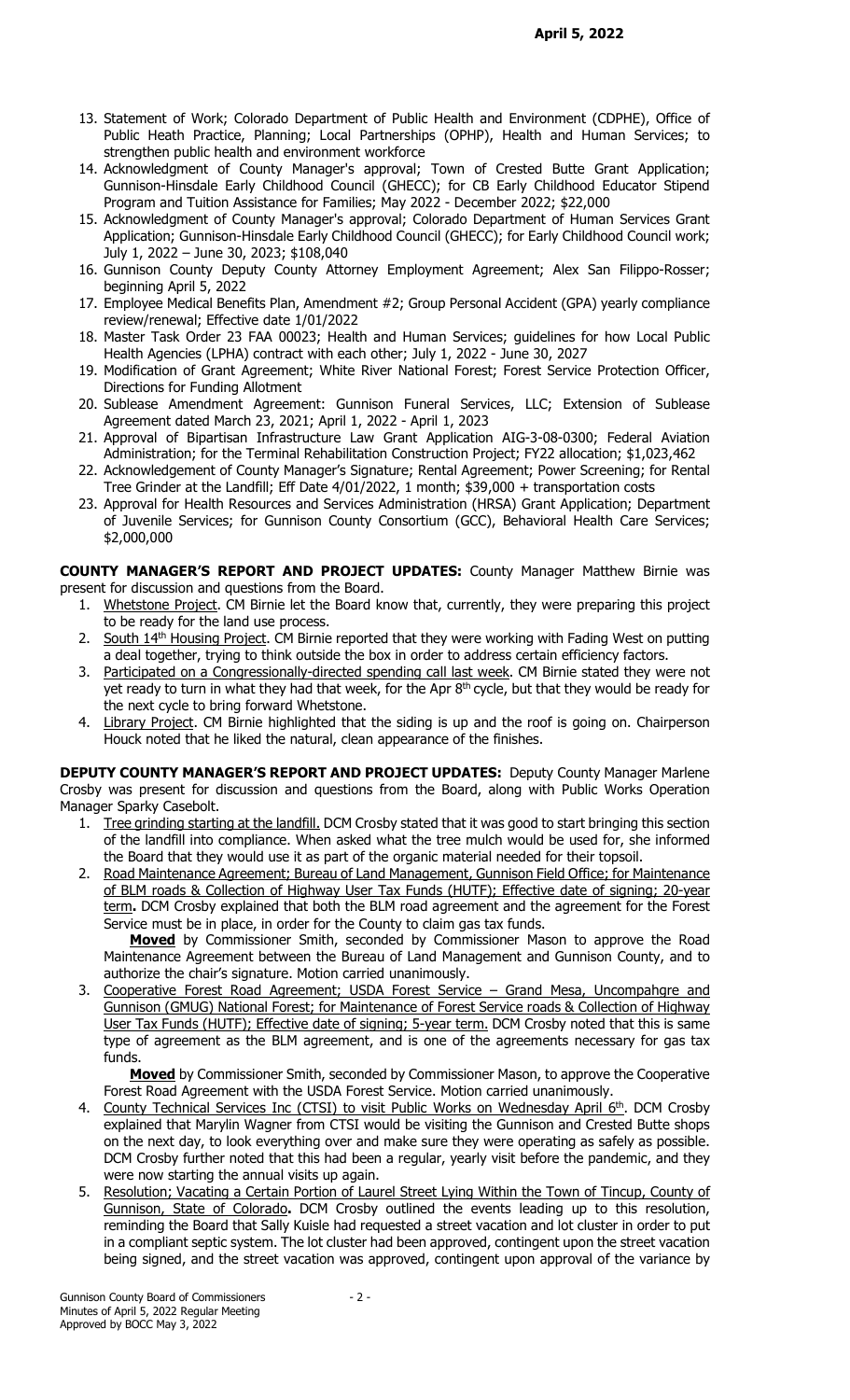the Environmental Health Board (EHB). The Environmental Health Board then approved the variance contingent upon a recorded easement from the neighbors. DCM Crosby noted she had included minutes for both the BOCC and EHB meetings, as well as copies of the lot cluster, and then concluded that this resolution would now finish the street vacation and tie everything together. County Attorney Matt Hoyt added that this could have been an automatic procedure, but that presenting it this way created a clean record that traces all the actions that had taken place.

With no questions from the Board, Commissioner Smith **moved** to approve Resolution 2022-17, a Resolution Vacating a Certain Portion of Laurel Street Lying Within the Town of Tincup, County of Gunnison, State of Colorado. Commissioner Mason seconded, and the motion carried unanimously.

138 ELK VALLEY TOWNHOMES PLAT; A RE-SUBDIVISION OF LOT M1-5, BUCKHORN RANCH FILING 2B; LUC-22-00004: Present for discussion was Community Development Administrative Services Manager Beth Baker, along with Attorney Daniel Spivey, representing the applicant. Admin Svcs Manager Beth Baker outlined that this had been reviewed by the Attorney's Office and had been found legally sufficient; the taxes were current, with certificates of occupancy obtained; the HOA had approved it; and the lender had signed it as well.

With no questions from the Board, it was **moved** by Commissioner Mason, seconded by Commissioner Smith, to approve the signature of the chair on the 138 Elk Valley Townhomes plat, a re-subdivision of Lot M1-5, Buckhorn Ranch Filing 2B, LUC-22-00004. Motion carried unanimously.

MEMORANDUM OF UNDERSTANDING (MOU); TOWN OF CRESTED BUTTE AND GUNNISON COUNTY; FOR AN ASSESSMENT OF TOWN WATER AND SANITARY SEWER INFRASTRUCTURES CAPABILITIES, WHETSTONE WORKFORCE HOUSING DEVELOPMENT: Chairperson Houck noted that both the Town of CB and the Commissioners had gone over this MOU together, and the version before them was already signed by the Town of Crested Butte.

After a brief discussion confirming part of the wording in the MOU, Commissioner Smith **moved** to approve the signature of the full board on the MOU for an Assessment of Town Water and Sanitary Sewer Infrastructures Capabilities to serve Whetstone, between the Town of Crested Butte and Gunnison County. Commissioner Mason seconded. Motion carried unanimously.

RESOLUTION; AMENDING RESOLUTION NO. 2018-30 GOVERNING THE CONTROL AND LICENSING OF DOGS IN UNINCORPORATED GUNNISON COUNTY, COLORADO TO CLARIFY PENALTIES FOR CERTAIN VIOLATIONS: County Attorney Matthew Hoyt introduced the resolution by explaining briefly that this resolution was a result of statutory change at the state level. It would be the first of several ordinances up for review and possible changes by his staff. He further noted that the penalties concerning dog ordinances must now all be under a petty offense – no longer a misdemeanor – but the fines remained the same. The resolution before them helped to bring County law into line with the statutory changes.

With this explanation, Commissioner Mason **moved** to approve Resolution 2022-18, Amending Resolution No. 2018-30 Governing the Control and Licensing of Dogs in Unincorporated Gunnison County, Colorado, to Clarify Penalties for Certain Violations. Commissioner Smith seconded. Motion carried unanimously.

REVISION APPROVAL; GUNNISON BASIN SAGE-GROUSE STRATEGIC COMMITTEE ORGANIZATION GUIDELINES: Commissioner Liz Smith shared that the revised guidelines reflected the Board's discussion at a previous work session, and noted that the amended guidelines now included a Recreation and Education At-Large position. Commissioner Smith also outlined other amendments – administrative revisions and updates which helped bring the guidelines current. Chairperson Houck noted that, with 14 members now on the committee, there would be a potential for a tie vote. He added that this would be very unlikely, but to keep it in mind for consideration on how to deal with the possibility.

Commissioner Mason **moved** to approve the revision of the Gunnison Basin Sage-grouse Strategic Committee Organization Guidelines, as presented. Commissioner Smith seconded. Motion carried unanimously.

**CHANGE OF AGENDA:** Chairperson Houck elected to start Commissioner Items, as the meeting was a little ahead of schedule for Unscheduled Citizens at 9:20 am.

## COMMISSIONER ITEMS:

#### Commissioner Mason

1. Future of Gunnison Valley Regional Housing Authority (GVRHA) discussion. Commissioner Mason reported that they had hosted a half-day stakeholders meeting to look at the strengths and weaknesses of the Housing Authority, and to discuss how to incorporate identified areas into their search for a new director. He felt it was a good conversation and stated that he would be taking these recommendations to the Housing Authority Board to use as they begin their search. Also, he noted that they would be engaging a recruiter soon, and noted issues surrounding what a competitive salary would look like now, as well as how to address housing for someone hired from outside of the area.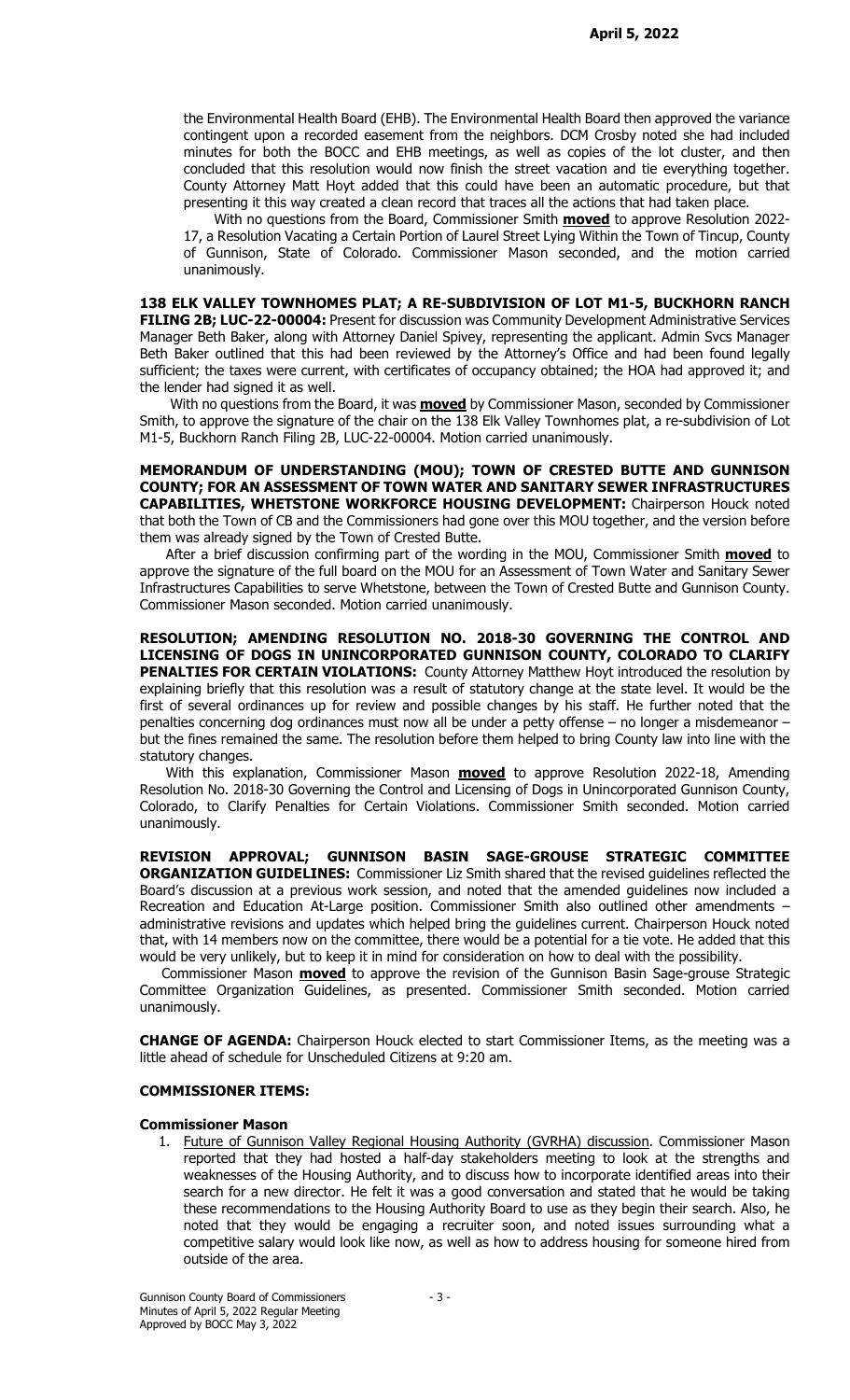- 2. Last day to get your elk draw tag. Commissioner Mason reminded everyone present that this was the last day to be able to put in for the draw, stating that he had many years where he missed the deadline, and so wanted to remind everyone there who might be interested in hunting.
- 3. Two-day work session in Marble coming up. Commissioner Mason explained that this would be the second work session for the stakeholder group, and noted that they would be really working to hash out what the main issues would be for consideration. Commissioner Mason observed that there might also need to be a facilitator meeting to review final recommendations; he stated that he was not sure of the timeline for this, and could not predict yet if they were going to make the resolution deadline which was set for May  $3<sup>rd</sup>$ . He stated that he would report back to the Board with the timeline as soon as he knew, adding that he felt the Marble area residents were very glad the commissioners were spending the time to work through the issues. The Board then discussed some of the topics of concern, i.e., noise ordinances in the Town of Marble, parking around the lake, and also whether the parking of trailers in town would be allowed. Commissioner Mason also noted that the County had recently lost one of the two Sheriff deputies placed in Marble, and they would need to coordinate with the Sheriff on this enforcement challenge for the next summer.
- 4. Attended a Region 10 meeting two weeks earlier. Commissioner Mason went over two highlights of the meeting, which were: 1) a new scam targeting seniors – the scam uses a Social Security Costof-Living Adjustment (COLA) website page that looks identical to the official administration page, asking for social security numbers and other confidential information, and 2) Gunnison Rural Transportation Authority (RTA) has \$6.2 million available in multi-modal funding. Commissioner Mason noted that he had an idea to approach the RTA Board with a few "out-of-the-box" ideas for funding, such as help in planning a trail system between Crested Butte and CB South, as well as establishing a fleet of electric bikes to encourage people to get out of their cars.

UNSCHEDULED CITIZENS: At 9:20 am, Chairperson Houck noted that there were no Unscheduled Citizens present for discussion. He then asked Commissioner Smith to continue with Commissioner Items.

# COMMISSIONER ITEMS (cont'd):

### Commissioner Smith

- 1. Southwest Colorado Opioid Regional Council. Commissioner Smith informed the Board that she had attended the retreat in Montrose during Spring Break, and would be attending a regular meeting this week. Overall, she felt the council was making good progress in working out the details of what their two-year plan would look like for the region.
- 2. Testified at a Department of Revenue, Division of Taxation public hearing. Commissioner Smith informed the Board that, some time ago, she had testified at a public hearing concerning an upcoming proposal which would reclassify campgrounds in a manner that insulated them from lodging tax or local marketing district taxation. She stated that she believed this was already the case on national forest campgrounds, but the proposal would be for private campgrounds and other types like Airbnb campsites. She then observed that this proposal had not moved forward so far. The Board discussed for several minutes the implications for sustaining resources without the tax funds, and noted issues surrounding fire restrictions, education and outreach which would become a problem with this possible change in classification.
- 3. Presented at the Sage-grouse Summit Meeting held at Western Colorado University. Commissioner Smith informed the Board that Monday, April 4<sup>th</sup>, she had presented on the Gunnison Basin Sagegrouse Strategic Committee's recent cheatgrass mitigation and stakeholder collaboration efforts. She also reported that a sub-group for the technical committee also met a week or so earlier to hash out what a coordinator position for the Cheatgrass mitigation would look like. They had agreed that this would be a contracted position coordinated with the County's assistance for human resources and financial facilitation; County Attorney Hoyt was presently working on the intergovernmental contract to bring all these resources together.
- 4. Early Childhood Council holding their annual conference at Western Colorado University on Saturday, April 9th. Commissioner Smith reported that she would was looking forward to attending this conference next Saturday – to gain valuable community input and insight into how to strengthen the childcare infrastructure in the valley.

### Commissioner Houck

- 1. County rep for the Gunnison Basin Roundtable. Commissioner Houck briefly mentioned his role in working with the Roundtable regarding issues concerning the Upper Gunnison Basin water resources, and noted he would be giving a report on this soon.
- 2. Attended a Saguache County Board of County Commissioners meeting last week, for the Gunnison Public Lands Initiative. Commissioner Houck explained that the Initiative was working on a piece concerning wildlife protection around the Sawtooth area which straddled county lines. He further had realized during the meeting that a group representing Saguache, Gunnison and Chaffee Counties had not met since before the pandemic. He was currently working on putting together a joint meeting of these three counties, who represented three different economic development and CDOT transportation regions.
- 3. Attended a Wildfire meeting with Community Development, various fire management agencies, and Commissioners Smith and Mason. From the meeting, Commissioner Houck highlighted that there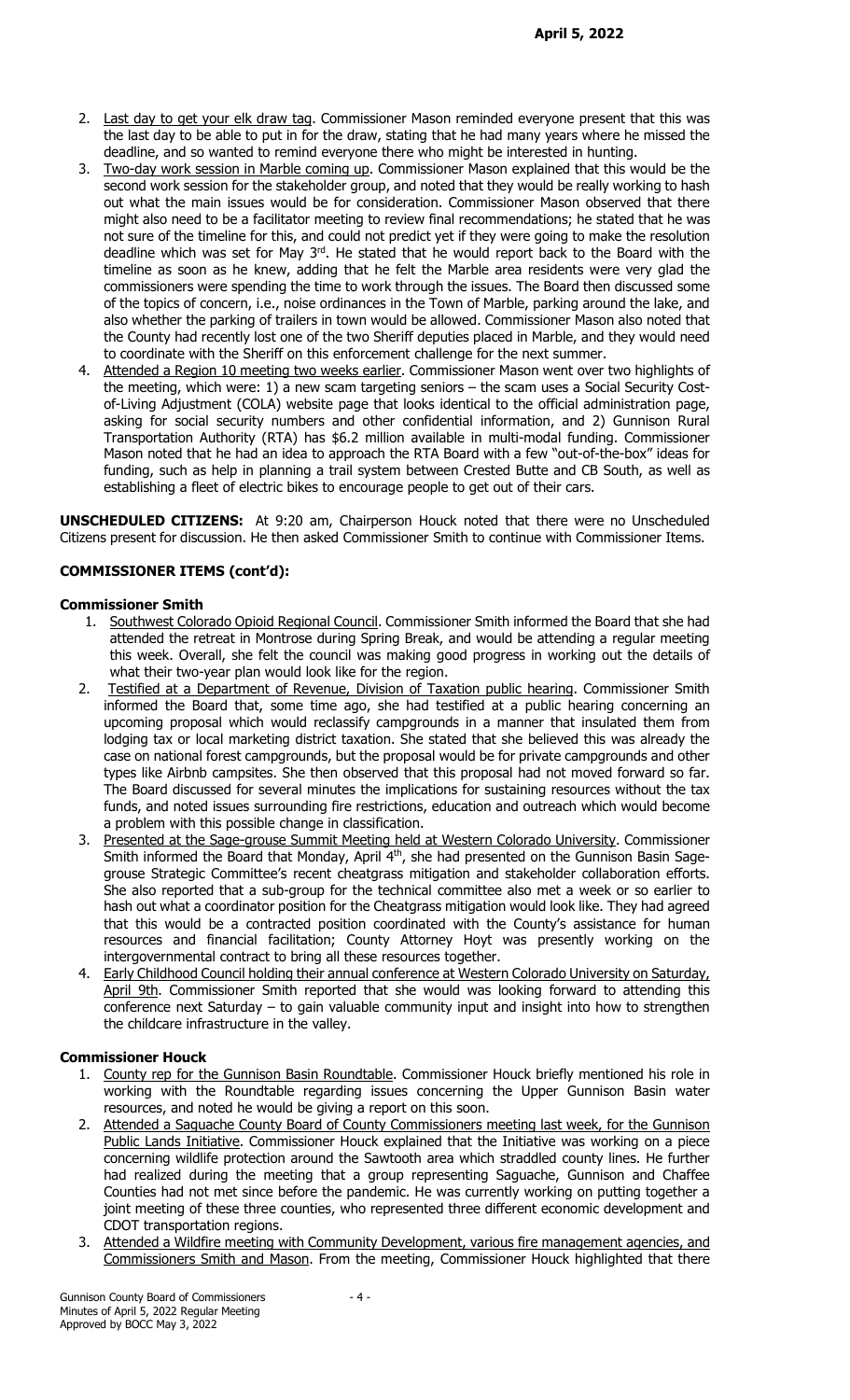were several legislative opportunities for funding and resources regarding wildfire management and forest health. He was looking at more funding opportunities and working to make sure that these opportunities were distributed fairly throughout the State.

- 4. Attended the latest Sustainable Tourism and Outdoor Recreation (STOR) Committee meeting. Commissioner Houck stated that it was a productive meeting – they had appointed new members to the Board, and had looked at continued stewardship opportunities and what trail pieces would be coming on board for the summer season – for both resource protection and habitat restoration.
- 5. Traveling to Denver for Colorado Counties Inc (CCI) legislative meetings later this week. Commissioner Houck reminded the Board that he would be going to Denver for these meetings on Wednesday.
- 6. Put in a call to American Whitewater. Commissioner Houck outlined that he had called American Whitewater to touch base with them and to talk over issues such as drought, climate change, municipal and ag water supplies, and also recreational water usage. He mentioned the Wild & Scenic designation possibility in the Upper Crystal River and the importance of engaging with that constituency during the planning process. Commissioner Mason mentioned that the Wild & Scenic Committee he was now on would be meeting again at the end of the month.
- 7. Met with the Leadership Council. Commissioner Houck noted that they had gone over continued planning for COVID recovery, and had discussed the need to make sure their efforts in planning for childcare, housing, access to healthcare, and outdoor recreation did not lose sight of the insights gained during the pandemic.
- 8. Viewed film "High Country" as part of the Community Compass outreach in Crested Butte. Commissioner Houck let the Board know that the film was very good, and he highly recommended that they go see it if they had the opportunity.
- 9. Colorado Counties Inc (CCI), Counties & Commissioner Acting Together (CCAT), and Club 20 legislative season set to be done in about a month. Commissioner Houck reminded the commissioners that the legislative season was about over; they would have to really watch as bills flew through near the end.
- 10. Contractor Kick-off meeting at 7:00 am Wednesday, April 6<sup>th</sup>. Commissioner Houck explained that this has been sponsored by Community Development for several years now and was an excellent way to engage with the contractor community, ensuring they were aware of and understood policy and any changes made to it.

CHANGE OF AGENDA: Chairperson Houck elected to not go into executive session regarding House Bill 22-1117, but instead to openly discuss what would legally be needed in order to add items to the ballot.

Chairperson Houck briefly outlined that House Bill 1117 had been signed by the Governor last Thursday and it created the opportunity for new communities – if they did not already have a lodging tax or local marketing district (LMD) – to be able to put the option on the ballot for voters to approve this expansion. For communities that already had an LMD in place, it meant that they would have to go back to the voters with these new expanded areas in order to authorize the use of the LMD in them. Chairperson Houck felt that Gunnison County needed to go back to its voters next November, asking them to approve LMD expansion.

 Up to this point, the LMD had been limited to three areas – marketing, advertising, and economic development. The expansion would allow for any uses the community might deem necessary, such as adding amenities like bathrooms and boat ramps to already existing recreational infrastructure. The County would like the ability to do this, as well as to expand into its ability to better support the workforce. Commissioner Smith also reminded everyone present that 10% of funds collected would still need to be applied towards marketing.

 The Board then spent several minutes discussing types of marketing already done in Gunnison County, and what opportunities they would like to see expanded upon. Commissioner Smith asked CA Hoyt how specific they needed to be with the expansion areas. CA Hoyt then noted that this could be up to their discretion, keeping in mind the language that needed to follow the guidelines of HB 1117. He added that the voters could also pick and choose which areas they wanted to expand into, as long as at least 10% of funds went toward marketing and advertisement. The Board also discussed the bill's term, "enhancing visitor experience" and how that can be interpreted in identifying which areas to choose for expansion, expressing caution in not spreading funds too far and diminishing effectiveness.

 At the end of this discussion, Chairperson Houck summarized that the Board wished to put something on the ballot, and that they would need to talk more about the specifics at a later time. He then requested CA Hoyt to go over the statutory timeline and requirements for the development of ballot language.

 CA Hoyt outlined that, under the Colorado Election Code and under this new legislation, the Board would need to pass a resolution authorizing a change of the lodging tax to go before the voters in the next general election. The deadline to pass this resolution and then begin coordination with the County Clerk would be July 29, 2022. The County would then have to enter into a governmental agreement with the County Clerk for running that election in August, with funding by the LMD. Chairperson Houck then noted that in the future meetings, they would need to convene as the Local Marketing District in order to take any action needed.

 In conclusion, Chairperson Houck stated that there did not need to be official action at that time, but the discussion's purpose had been to get a general direction. He felt, moreover, that the commissioners had been working hard for this funding expansion. Commissioner Mason remembered that, when he first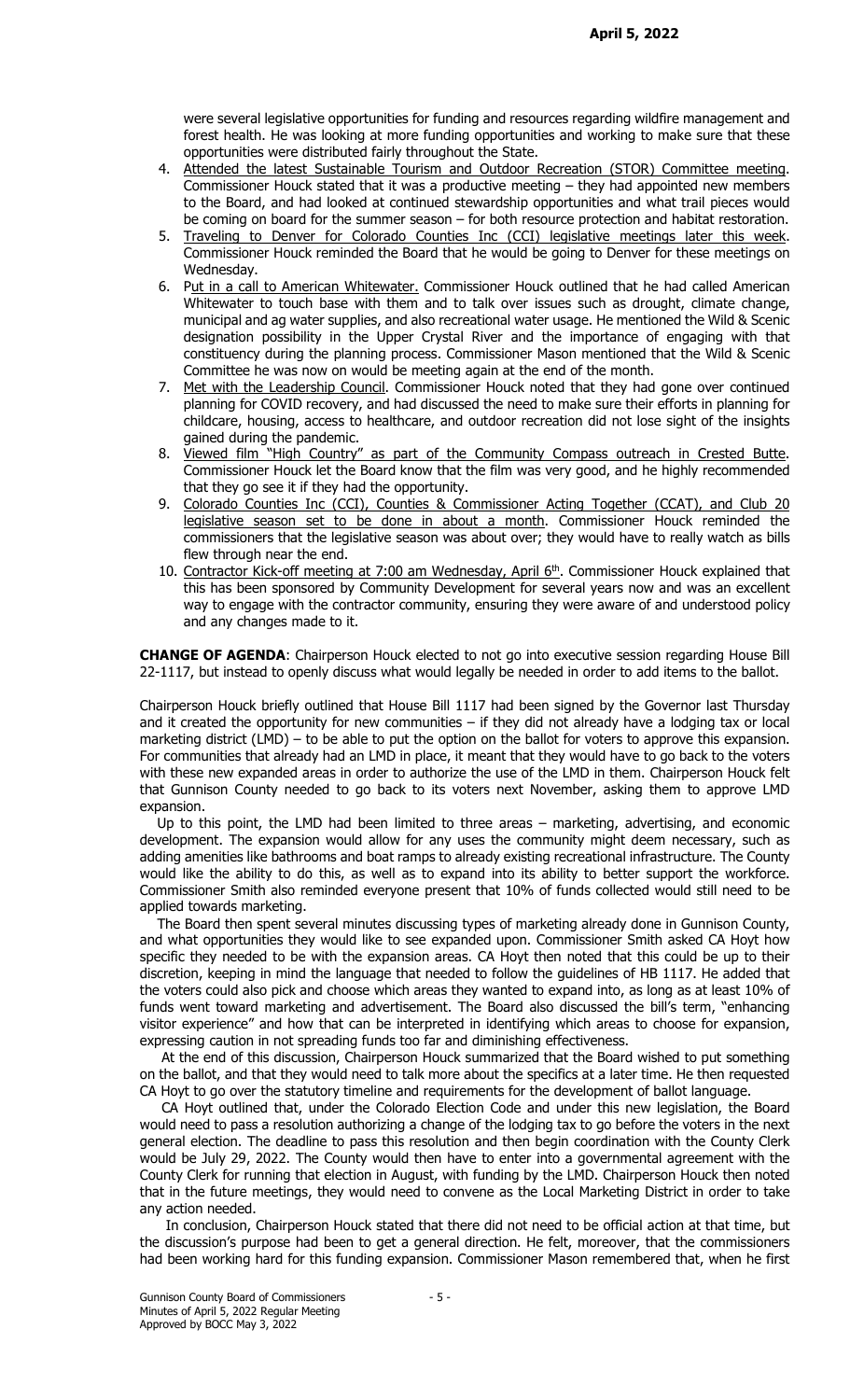came on as a commissioner, there was discussion but no support for the expansion at the State level. He noted that this would now allow counties to work on their housing and workforce support, and added that this last summer was the first time he had seen businesses say, "Stop marketing." Chairperson expressed his hopes that this would create the flexibility to meet changes in far more nimble ways.

CHANGE OF AGENDA: Houck elected to move to the last agenda item, "November 8, 2022 Coordinated Election" at this point, and hold the final executive session after that.

NOVEMBER 8, 2022 COORDINATED ELECTION: After a moment discussing whether the Board needed to convene as the LMD in order to give direction, they heard from CA Hoyt that it was appropriate to remain convened as the Board of County Commissioners. The Board then gave direction for working with the Clerk's Office to develop resolution language for putting this item on the November 8, 2022 coordinated election ballot.

RECESS: Chairperson Houck recessed the regular meeting at 10:17 am, in order to go into the executive session.

POSSIBLE EXECUTIVE SESSION PURSUANT TO C.R.S. 24-6-402(4)(B): CONFERENCE WITH COUNTY ATTORNEY OR ASSISTANT COUNTY ATTORNEY; ATTORNEY-CLIENT PRIVILEGED COMMUNICATION, DISCUSSION AND LEGAL ADVICE REGARDING: (A) EX PARTE COMMUNICATIONS IN QUASI-JUDICIAL PROCEEDINGS; (B) COLORADO OPEN MEETING LAW; AND (C) CONFLICTS OF INTEREST: Chairperson Houck moved to go into Executive Session, pursuant to C.R.S. § 24-6-402 (4) (b), for conferences with the County Attorney or Assistant County Attorney for Attorney-Client privileged communication, discussion and legal advice regarding: (A) Ex Parte communications in quasi-judicial proceedings; (B) Colorado Open Meeting Law; and (C) conflicts of interest. The participants within the Executive Session would be Commissioner Houck, Commissioner Mason, Commissioner Smith, County Manager Matthew Birnie, and County Attorney Matthew Hoyt. Because this was to be Attorney-Client privileged communication, no contemporaneous record of the meeting would be kept. Any decision as a result of this meeting would then be made outside of the meeting and within the public eye. Commissioner Smith seconded the motion, and the motion carried unanimously.

**BREAK:** Chairperson Houck called for a short break from 10:19 am to 10:23 am, directly before they started the executive session.

The Board went into executive session at 10:23 am. The executive session was held in the BOCC Boardroom, and no contemporaneous records were kept. Executive sessions of the Board of County Commissioners are conducted as per C.R.S, §24-6-402(4). This specific session was conducted as per §24- 6-402 (4) (b).

#### Attorney Statement Regarding Executive Session

Pursuant to C.R.S. 24-6-402(4), I attest that I am the Gunnison County Attorney, that I represent the Gunnison County Board of County Commissioners, that I attended all of the above referenced executive session, that all of the executive session was confined to the topic authorized for discussion pursuant to C.R.S. § 24-6-402(4)(b) and that, because in my opinion all of the discussion during the executive session constituted a privileged attorney-client communication, no record of the executive session was required to be kept and no such record was kept.

Date: \_\_\_\_\_\_\_\_\_\_\_\_\_\_\_\_\_\_ \_\_\_\_\_\_\_\_\_\_\_\_\_\_\_\_\_\_\_\_\_\_\_\_\_\_\_\_\_\_\_\_\_\_\_\_\_\_\_\_\_\_\_\_\_\_

 Matthew Hoyt Gunnison County Attorney

### Chairperson Statement Regarding Executive Session

Pursuant to C.R.S. 24-6-402(4), I attest that I am the Chairperson of the Gunnison County Board of Commissioners, that I attended all of the above referenced executive session, and that all of that executive session was confined to the topic authorized for discussion pursuant to C.R.S. § 24-6-402(4)(b).

Date: \_\_\_\_\_\_\_\_\_\_\_\_\_\_\_\_\_\_ \_\_\_\_\_\_\_\_\_\_\_\_\_\_\_\_\_\_\_\_\_\_\_\_\_\_\_\_\_\_\_\_\_\_\_\_\_\_\_\_\_\_\_\_\_\_

 Jonathan Houck, Chairperson Gunnison County Board of Commissioners

At 11:41 am, it was **moved** by Chairperson Houck to come out of executive session, affirming that the participants in the executive session remained consistent with those read into the record, and that they did stay on topic. Commissioner Smith seconded the motion. Motion carried unanimously.

Chairperson Houck then thanked CA Hoyt for the advice given during the meeting, and let those present know that there would be no direction or decision needed from the Board of County Commissioners at that time.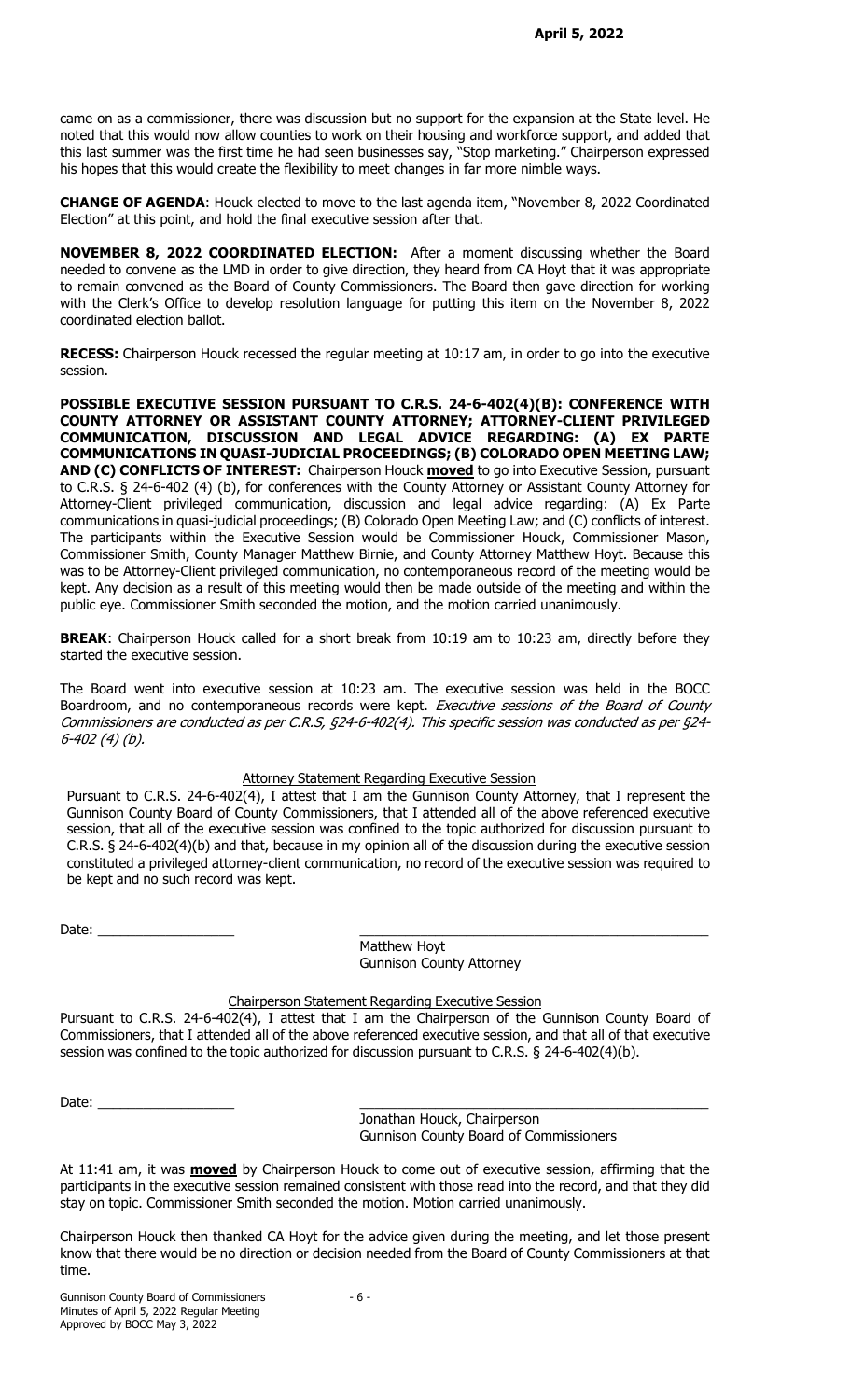ADJOURN: Chairperson Houck adjourned the regular meeting of the Gunnison County Board of County Commissioners at 11:42 am.

Jonathan Houck, Chairperson

\_\_\_\_\_\_\_\_\_\_\_\_\_\_\_\_\_\_\_\_\_\_\_\_\_\_\_\_\_\_\_\_\_\_

\_\_\_\_\_\_\_\_\_\_\_\_\_\_\_\_\_\_\_\_\_\_\_\_\_\_\_\_\_\_\_\_\_\_

\_\_\_\_\_\_\_\_\_\_\_\_\_\_\_\_\_\_\_\_\_\_\_\_\_\_\_\_\_\_\_\_\_\_

Roland Mason, Vice-Chairperson

Liz Smith, Commissioner

Minutes Prepared By:

Melanie Bollig, Deputy County Clerk

\_\_\_\_\_\_\_\_\_\_\_\_\_\_\_\_\_\_\_\_\_\_\_\_\_\_\_\_\_\_\_\_\_\_

\_\_\_\_\_\_\_\_\_\_\_\_\_\_\_\_\_\_\_\_\_\_\_\_\_\_\_\_\_\_\_\_\_\_

Attest:

Kathy Simillion, County Clerk

## GUNNISON COUNTY BOARD OF COMMISSIONERS TEXT INCLUSION INTO MINUTES

#### BOARD OF COUNTY COMMISSIONERSOF THE COUNTY OF GUNNISON, COLORADO RESOLUTION NO: 2022-17

A RESOLUTION VACATING A CERTAIN PORTION OF LAUREL STREET LYING

WITHIN THE TOWN OF TINCUP, COUNTY OF GUNNISON, STATE OF COLORADO

WHEREAS, the Board of County Commissioners of the County of Gunnison, Colorado ("Board"), by virtue of Colorado law, has authority and is the owner of certain roads and alleys lying within the County of Gunnison; and

WHEREAS, the Board has determined that not all platted roads and alleys are necessary for public access to privately owned property; and

WHEREAS, the Board has received a request to vacate a certain portion of Laurel Street lying within the Town of Tincup, County of Gunnison, State of Colorado described as follows:

That portion of Laurel Street adjacent to Lots 18-24, Block 14 and Lots 1-7, Block 13, Town of Tincup, County of Gunnison County, State of Colorado; and

WHEREAS, the vacation of the above described portion of Laurel Street lying within the Town of Tincup, will not hinder any property owners of any lands from having access to their respective land nor disrupt existing travel modes or anticipated conditions in traffic or development patterns; and

WHEREAS, there will be no adverse impact to the natural environment, community needs or public health, safety and welfare from the vacation of the above described portion of Laurel Street lying within the Town of Tincup; and

WHEREAS, the notices required by Colorado law for such vacation have been given and the Board conducted a public hearing on November 2, 2021 on such vacation pursuant to the County's Road and Bridge Standards; and

WHERAS, the Board approved the vacation of the above-referenced portion of Laurel Street contingent upon its approval of both a Lot Cluster Agreement and Declaration, LUC-21-00049 for Sally S. Kuisle Revocable Trust at Lots 18-24, Block 14, Town of Tincup and approval by the Gunnison County Environmental Health Board from the County's Onsite Wastewater Treatment System (OWTS) standards for an OWTS on a parcel less than one-acre at 132 Laurel Street in Tincup; and

WHEREAS, the Lot Cluster Agreement and Declaration, LUC-21-00049 for Sally S. Kuisle Revocable Trust at Lots 18-24, Block 14, Town of Tincup, was approved by the Board November 2, 2021, contingent upon approval by the Gunnison County Environmental Health Board from the County's OWTS standards for an OWTS on a parcel less than one-acre at 132 Laurel Street in Tincup; and

WHEREAS, on February 3, 2022, the Gunnison County Environmental Health Board approved the application for Sally Kuisle (OWTS-21-00325) for a variance from the County's OWTS standards for an OWTS on a parcel less than one-acre at 132 Laurel Street in Tincup with the condition of a platted easement, with said Easement Agreement having been recorded March 25, 2022, Reception #683771; and